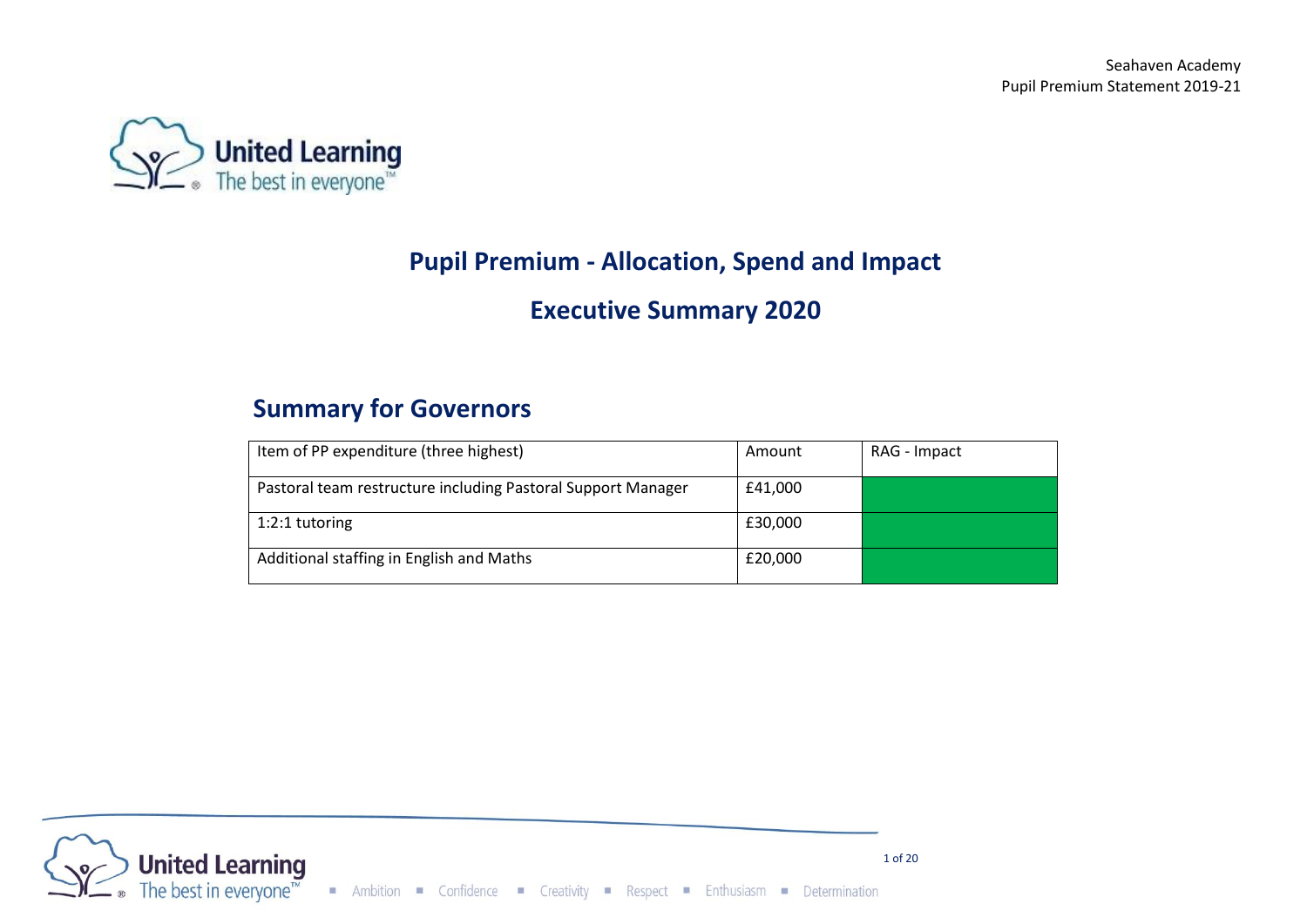# **Pupil premium and 2020 Catch-Up Premium strategy / impact**

| Summary information - Pupil Premium<br>1.    |                   |     |                                                     |            |                    |                             |                                                   |    |               |
|----------------------------------------------|-------------------|-----|-----------------------------------------------------|------------|--------------------|-----------------------------|---------------------------------------------------|----|---------------|
| Academic year                                | 2020-2021         |     | <b>Total PP budget</b>                              |            | £205,325<br>School | LAC funding goes to Virtual | Date of most recent PP Review                     |    | <b>Nov 20</b> |
| <b>Total number of pupils</b>                | 254               |     | <b>Number and %age of</b><br>pupils eligible for PP |            | 158<br>62%         | 87<br>34%                   | Date for next internal review of this<br>strategy |    | July 21       |
|                                              | KS3               | KS4 |                                                     |            | KS3                | KS4                         |                                                   |    |               |
| Number of PP eligible pupils<br>by key stage | 158               | 87  | <b>Budget split by key</b><br>stage                 |            | £132,413.6<br>7    | £72,911.33                  |                                                   |    |               |
| <b>Allocation of PP funding</b>              | Ever <sub>6</sub> |     | £ 205,325                                           | <b>LAC</b> | £23,450            |                             | <b>Service Children</b>                           | £0 |               |
|                                              |                   |     |                                                     |            |                    |                             |                                                   |    |               |

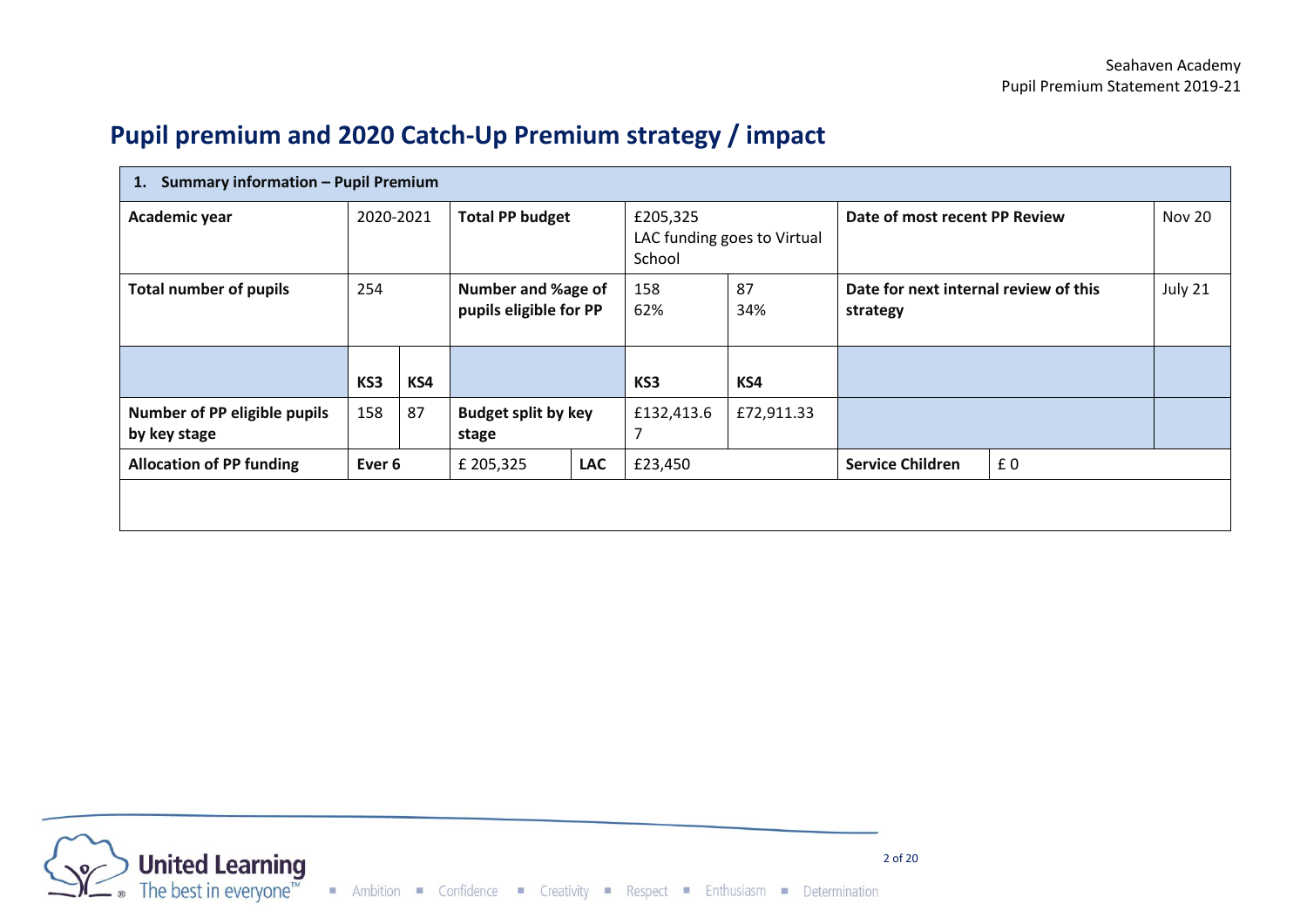| <b>Current achievement</b>                                                                          |                                                                 |                                                       |                                                                                                 |                              |                                                 |
|-----------------------------------------------------------------------------------------------------|-----------------------------------------------------------------|-------------------------------------------------------|-------------------------------------------------------------------------------------------------|------------------------------|-------------------------------------------------|
| 2020 Outcomes<br>(Centre Assessed Grades,<br>including any upward<br>adjustment in final<br>awards) | <b>Pupils eligible for PP</b><br>(previous year in<br>brackets) | <b>Pupils not eligible</b><br>for PP (your<br>school) | Pupils not eligible for<br><b>PP</b><br>(national average $-$<br>most recent year<br>available) | UL target for PP<br>students | Difference outcome<br>to previous year<br>(RAG) |
| Progress 8 score average                                                                            | $-0.1(-0.3)$                                                    | $+0.4$                                                | 0.13                                                                                            |                              | 0.2                                             |
| <b>Attainment 8 score</b><br>average                                                                | 3.7(3.5%)                                                       | 5.0                                                   | 50.1                                                                                            |                              | 0.2                                             |
| 4+ Basics                                                                                           | 43.6% (34.9%)                                                   | 73.3%                                                 | 71.5%                                                                                           |                              | 8.7%                                            |
| 5+ Basics                                                                                           | 25.6% (18.6%)                                                   | 56%                                                   | 50.1%                                                                                           |                              | 7%                                              |
| 5+ GCSEs including English<br>and maths (9-4)                                                       | 41% (30.2%)                                                     | 72%                                                   |                                                                                                 |                              | 10.8%                                           |

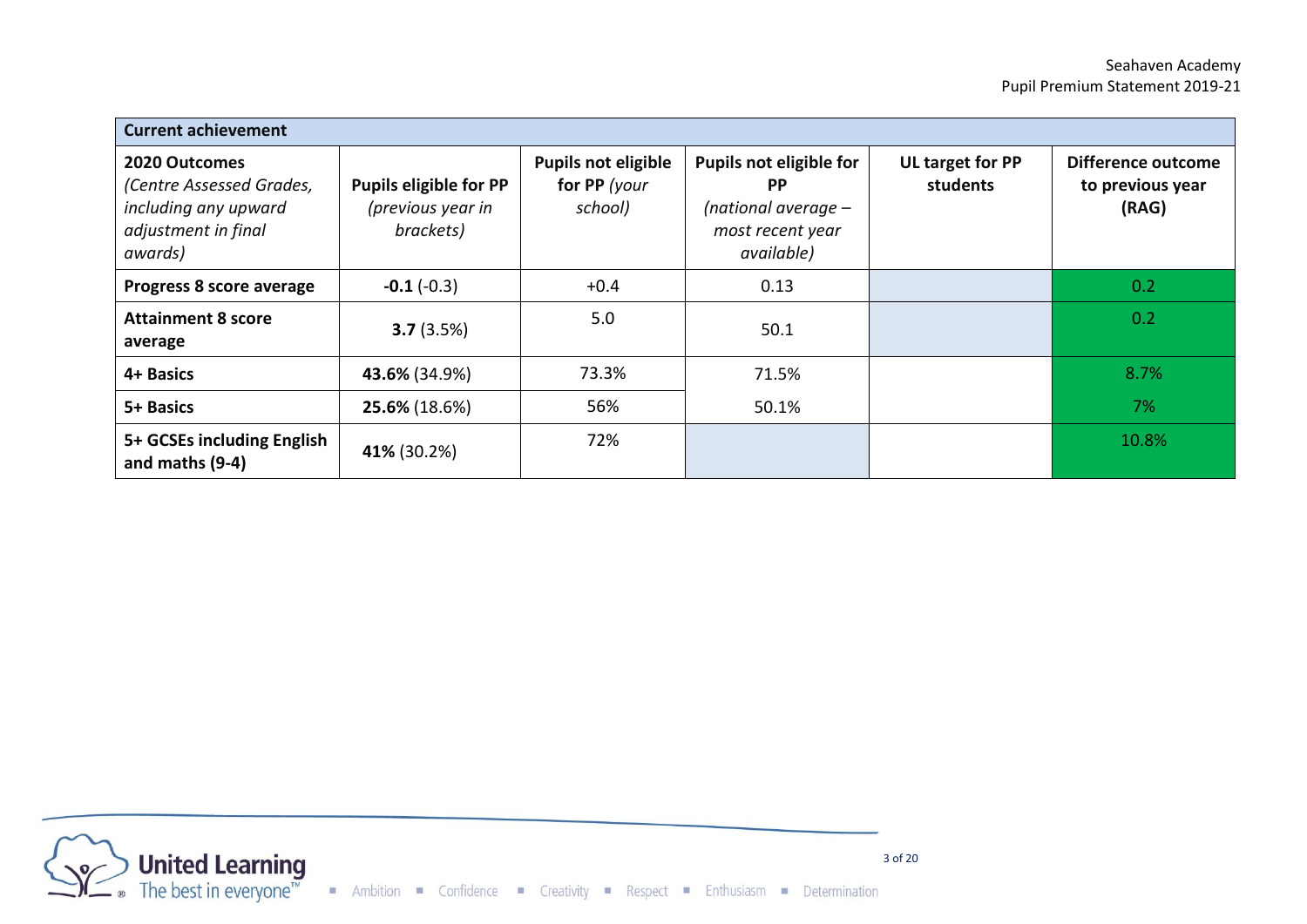| i. Quality teaching for all                                                                     |                                                                                                                                                  |         |  |  |
|-------------------------------------------------------------------------------------------------|--------------------------------------------------------------------------------------------------------------------------------------------------|---------|--|--|
| <b>Action</b>                                                                                   | <b>Intended outcome</b>                                                                                                                          | Cost    |  |  |
| Teaching and Learning Communities with a<br>focus on the development of the Rosenshine          | Focused and research based CPD which develops excellent<br>teaching across the school as the first, and most important,                          | £6,000  |  |  |
| Additional staff in Maths and English.                                                          | To allow greater flexibility in class sizes to increase contact time<br>$\bullet$<br>and improve the quality of feedback for targeted groups and | £22,000 |  |  |
| Embed a robust literacy policy which develops<br>disciplinary vocabulary and strong reading     | PP students demonstrate engagement with, and love of, reading<br>$\bullet$<br>which develops cultural capital.                                   | £5,000  |  |  |
|                                                                                                 | <b>Total budgeted cost</b>                                                                                                                       | £33,000 |  |  |
| ii. Targeted support and intervention                                                           |                                                                                                                                                  |         |  |  |
| <b>Action</b>                                                                                   | <b>Intended outcome</b>                                                                                                                          | Cost    |  |  |
| Clear and focused data analysis across school<br>including Deputy Head Post with responsibility | Overview of tracking, progress and attainment at attainment<br>points for all year groups.                                                       | £16,400 |  |  |
| 1:2:1 tutoring for Maths                                                                        | Students identified through tracking data<br>$\bullet$<br>PP students achieve target grades in Maths<br>$\bullet$                                | £30,000 |  |  |
| Additional TA support in English in KS3 and<br>KS4                                              | Support PP students where needed to engage in lessons and<br>$\bullet$<br>access the curriculum                                                  | £14,000 |  |  |
| Most Able Coordinator Post                                                                      | HPA PP students identified and supported to achieve the best<br>$\bullet$<br>outcomes in line with HPA Non-PP                                    | £2,500  |  |  |
| Extra study support for KS3 and 4 through<br>'Keep up, catch up' in each year group and         | Subject specific input for KS4 to support progress and attainment<br>$\bullet$<br>beyond normal curriculum time                                  | £7,000  |  |  |

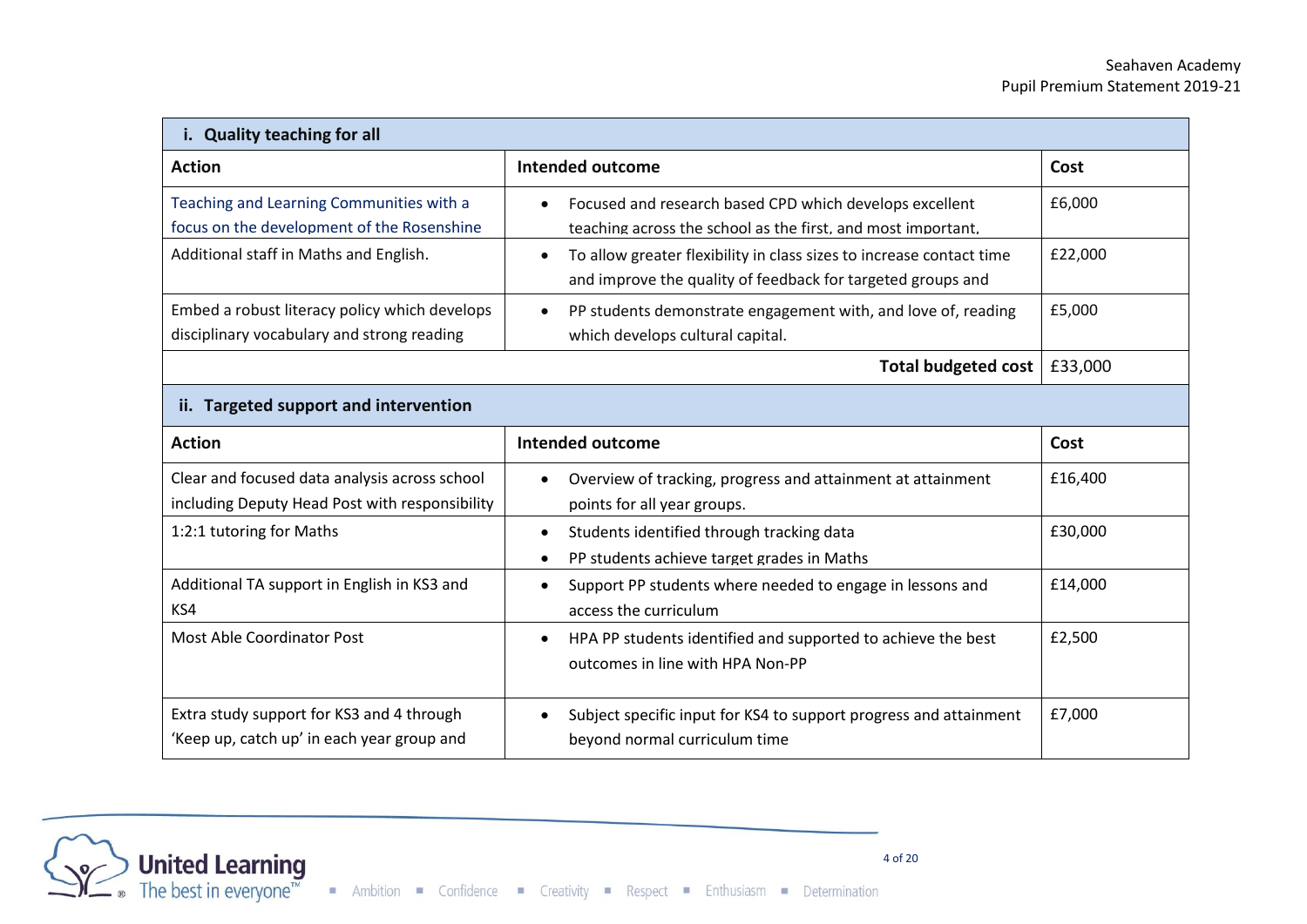| period 6 provision for KS4 students - PP<br>students targeted, tracked and monitored                                                                                                                                                                                                                                                                      | Supported study time in school for students who need space to<br>work<br>Good study habits developed                                                                                                  |         |
|-----------------------------------------------------------------------------------------------------------------------------------------------------------------------------------------------------------------------------------------------------------------------------------------------------------------------------------------------------------|-------------------------------------------------------------------------------------------------------------------------------------------------------------------------------------------------------|---------|
| LEAP - Specialised provision and intervention<br>for KS3 students to ensure that they have the<br>requisite skills to be successful in the<br>classroom                                                                                                                                                                                                   | Fewer lesson removals and FTE for PP students in KS3<br>Improved progress for students who have previously had a higher<br>number of removals or FTEs                                                 | £5,000  |
| Programme of support and intervention to<br>ensure that PP students are aspirational and<br>know how to access further and higher<br>education. This includes:<br>Provision of independent CEIAG<br>Work experience programme<br>Role model mentoring programme<br>University visits and liaison<br>Training a staff member to deliver L6<br><b>CEIAG</b> | No PP student is identified as NEET<br>PP students access further and higher education on courses<br>appropriate to their abilities<br>PP students have focus and aspirational plans for their future | £7,000  |
|                                                                                                                                                                                                                                                                                                                                                           | Total budgeted cost                                                                                                                                                                                   | £81,900 |

| iii.<br><b>Behaviour and Attendance improvement strategies</b> |                  |      |  |
|----------------------------------------------------------------|------------------|------|--|
| <b>Action</b>                                                  | Intended outcome | Cost |  |

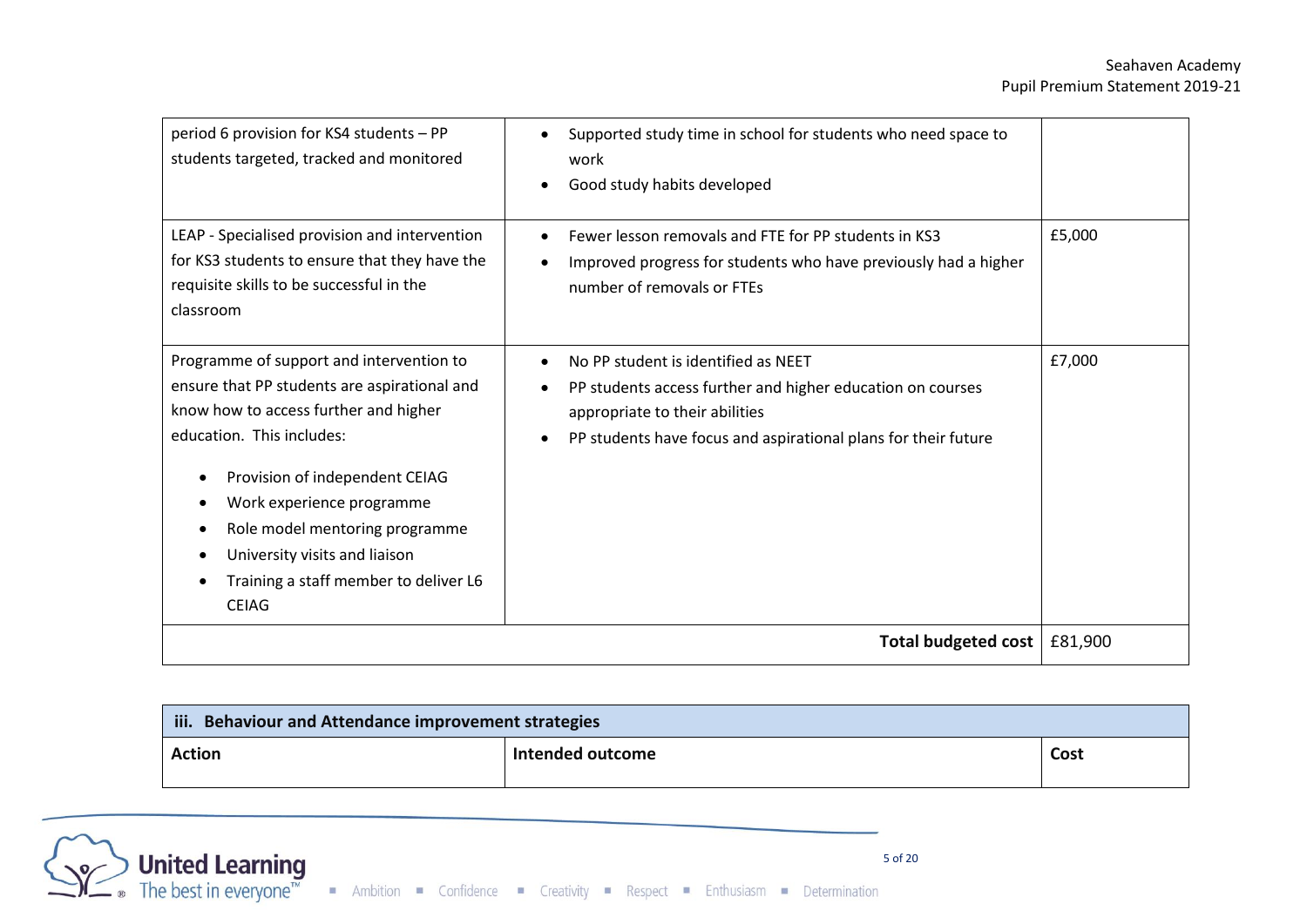#### Seahaven Academy Pupil Premium Statement 2019-21

| A clear and robust pastoral structure which<br>focuses on identification and removal of<br>barriers including:<br>Pastoral Support Manager<br>Attendance Coordinator<br>Year group Pastoral Leads                                       | Structure is developed to ensure opportunities for focused CPD to<br>ensure that staff are skilled and able to respond to student needs,<br>each PL has a specialist area which they can train others on<br>including needs identified as those most prevalent in PP students<br>PP attendance is as strong as Non-PP attendance through targeted<br>interventions and strategies relevant to presenting needs<br>PP students are not disproportionately represented in<br>$\bullet$<br>detentions/ILRs/Bridge or FTE through support provided at each<br>point from pastoral team<br>Strong and mutually respectful and trusting relationships exist<br>between PP students and their families and key school staff who<br>identify the needs of the wider family and coordinate responses<br>through internal and external support strategies | £32,000 |
|-----------------------------------------------------------------------------------------------------------------------------------------------------------------------------------------------------------------------------------------|-------------------------------------------------------------------------------------------------------------------------------------------------------------------------------------------------------------------------------------------------------------------------------------------------------------------------------------------------------------------------------------------------------------------------------------------------------------------------------------------------------------------------------------------------------------------------------------------------------------------------------------------------------------------------------------------------------------------------------------------------------------------------------------------------------------------------------------------------|---------|
| A focused Wellbeing and Mental Health<br>Strategy including:<br><b>PSHE Coordinator</b><br>$\bullet$<br>Mindfulness programme in school<br>$\bullet$<br>Counselling service<br>$\bullet$<br><b>Education Mental Health Practitioner</b> | PP students are well supported and able to engage with, and focus<br>on school<br>Emerging mental health concerns are identified early and<br>appropriate interventions put in place<br>PP students are not missing school due to poor wellbeing or<br>mental health                                                                                                                                                                                                                                                                                                                                                                                                                                                                                                                                                                            | £10,000 |
| PP students access a rich and diverse<br>additional curriculum gaining valuable<br>experiences and building cultural capital:<br>Aspire project<br>Subsidy of enrichment activities                                                     | PP students participate equally in learning activities beyond the<br>classroom including arts, sports and educational visits<br>No PP student misses an opportunity that they would like to be<br>involved in because of cost<br>PP students access music lessons in equal numbers to Non-PP<br>students                                                                                                                                                                                                                                                                                                                                                                                                                                                                                                                                        | £10,000 |

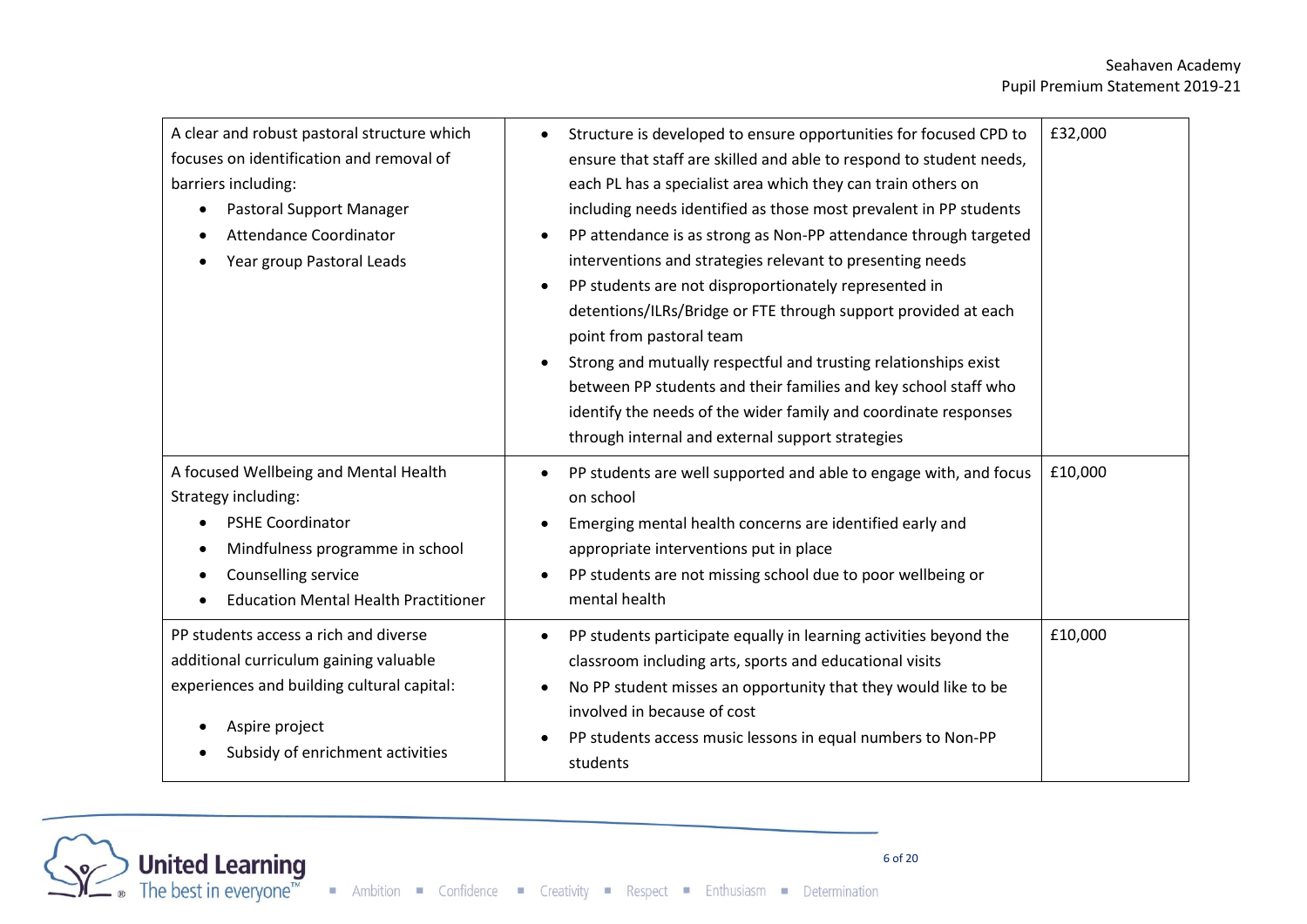| Contribution to the music service for<br>PP students<br>A hardship fund                                                                                                                                                                          | The engagement of PP students is monitored and evaluated<br>leading to higher engagement and allowing for targeted<br>intervention                                                                                            |         |
|--------------------------------------------------------------------------------------------------------------------------------------------------------------------------------------------------------------------------------------------------|-------------------------------------------------------------------------------------------------------------------------------------------------------------------------------------------------------------------------------|---------|
|                                                                                                                                                                                                                                                  | Total budgeted cost                                                                                                                                                                                                           | £52,000 |
| Catch-Up strategies (including transition Y6-Y7)<br>iv.                                                                                                                                                                                          |                                                                                                                                                                                                                               |         |
| <b>Action</b>                                                                                                                                                                                                                                    | <b>Intended outcome</b>                                                                                                                                                                                                       | Cost    |
| Targeted transition to ensure that all year 7<br>students make a flying start<br>Targeted transition groups for<br>students and parents/carers<br>Analysis of KS2 data to identify<br>students for targeted intervention in<br>term 6 and term 1 | Knowledge of students is good on arrival at Seahaven<br>Relationships with potentially hard to reach parents are<br>established early on<br>Students are engaged in intervention projects rapidly upon joining<br>Seahaven    | £4,000  |
| Focused tracking and intervention in KS3<br>including:<br>Assistant Head KS3 tracking and<br>attainment<br>Development of rank order<br>KS3 intervention across curriculum<br>subjects where required to mirror KS4                              | Greater clarity on the progress and attainment of KS3 students<br>Attainment gap in core subjects is reduced<br>Lack of progress is tackled early and no PP student is allowed to<br>persistently underachieve throughout KS3 | £12,000 |
| Targeted literacy intervention using Reading<br>wise programme                                                                                                                                                                                   | All students reach expected levels in reading allowing them to<br>successfully access the curriculum                                                                                                                          | £6000   |

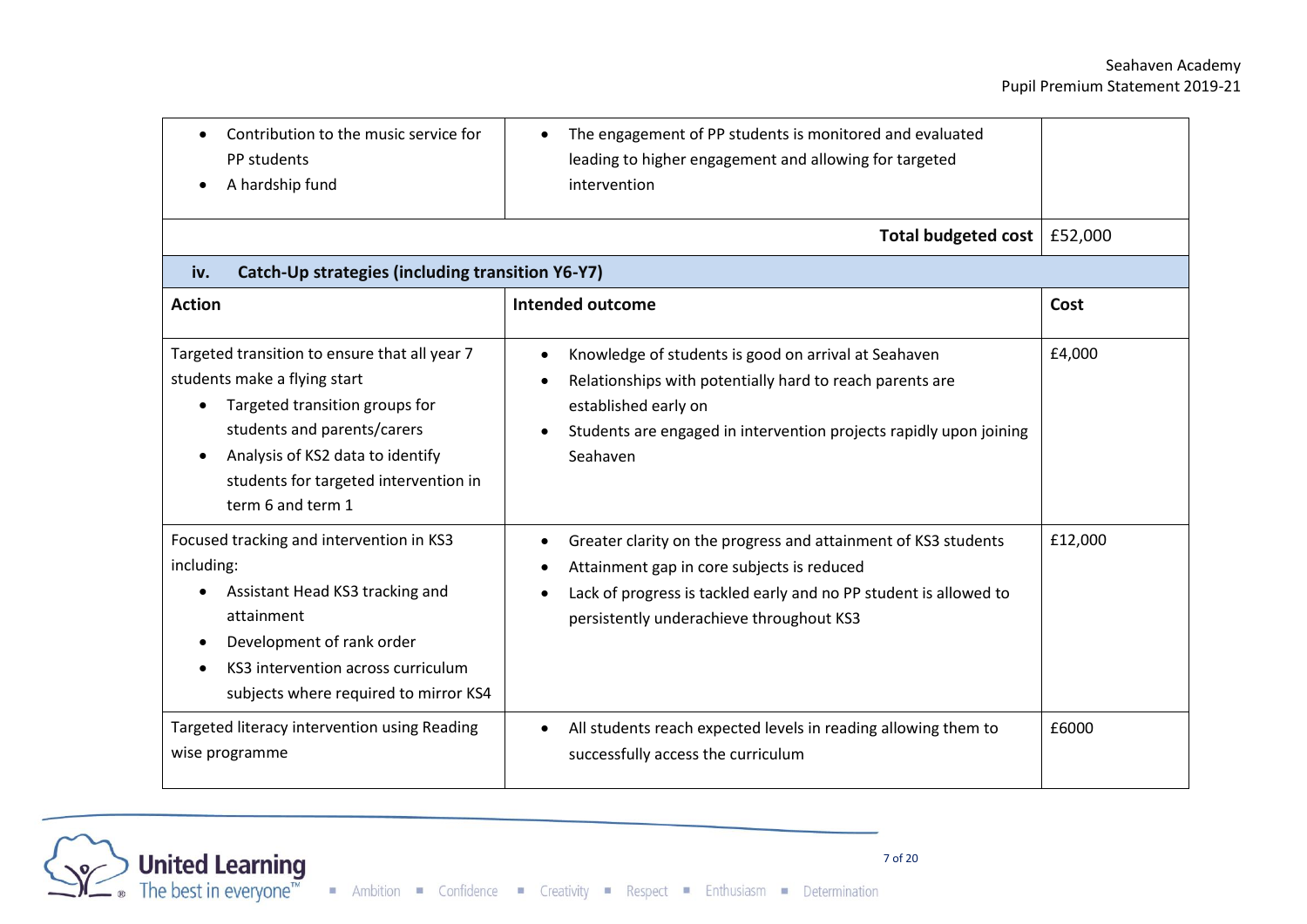#### Seahaven Academy Pupil Premium Statement 2019-21

|                                                                           | Total budgeted cost   £22,000                                                                                                                                                                             |         |
|---------------------------------------------------------------------------|-----------------------------------------------------------------------------------------------------------------------------------------------------------------------------------------------------------|---------|
| V <sub>1</sub>                                                            | SEND improvement strategies (PP eligible pupils who also have identified SEN)                                                                                                                             |         |
| <b>Action</b>                                                             | <b>Intended Outcome</b>                                                                                                                                                                                   | Cost    |
| Tracking of PP/SEND students at every ATP to<br>enable rapid intervention | Review of support and intervention for every PP/SEND student at<br>each ATP                                                                                                                               | £0      |
| Key link worker programme                                                 | Each student meets 1:2:1 to discuss learning and potential barriers<br>and work on solutions<br>Build strong relationships with families                                                                  | £10,000 |
| Self-esteem and resilience programmes                                     | PP/SEND students are equipped with the social skills to access the<br>classroom environment with confidence<br>PP/SEND students are able to understand that errors are part of<br>the learning experience | £3,425  |
| Speech and language screening                                             | All PP students are screened to ensure early identification of<br>speech and language issues which may delay progress<br>As a consequence appropriate interventions can be put in place                   | £3,000  |
|                                                                           | Total budgeted cost                                                                                                                                                                                       | £16,425 |

**2. Impact Statement (adapted to review the impact of remote learning during lockdown 20.03.20 – 01.09.20)**

**i. Quality teaching for all**

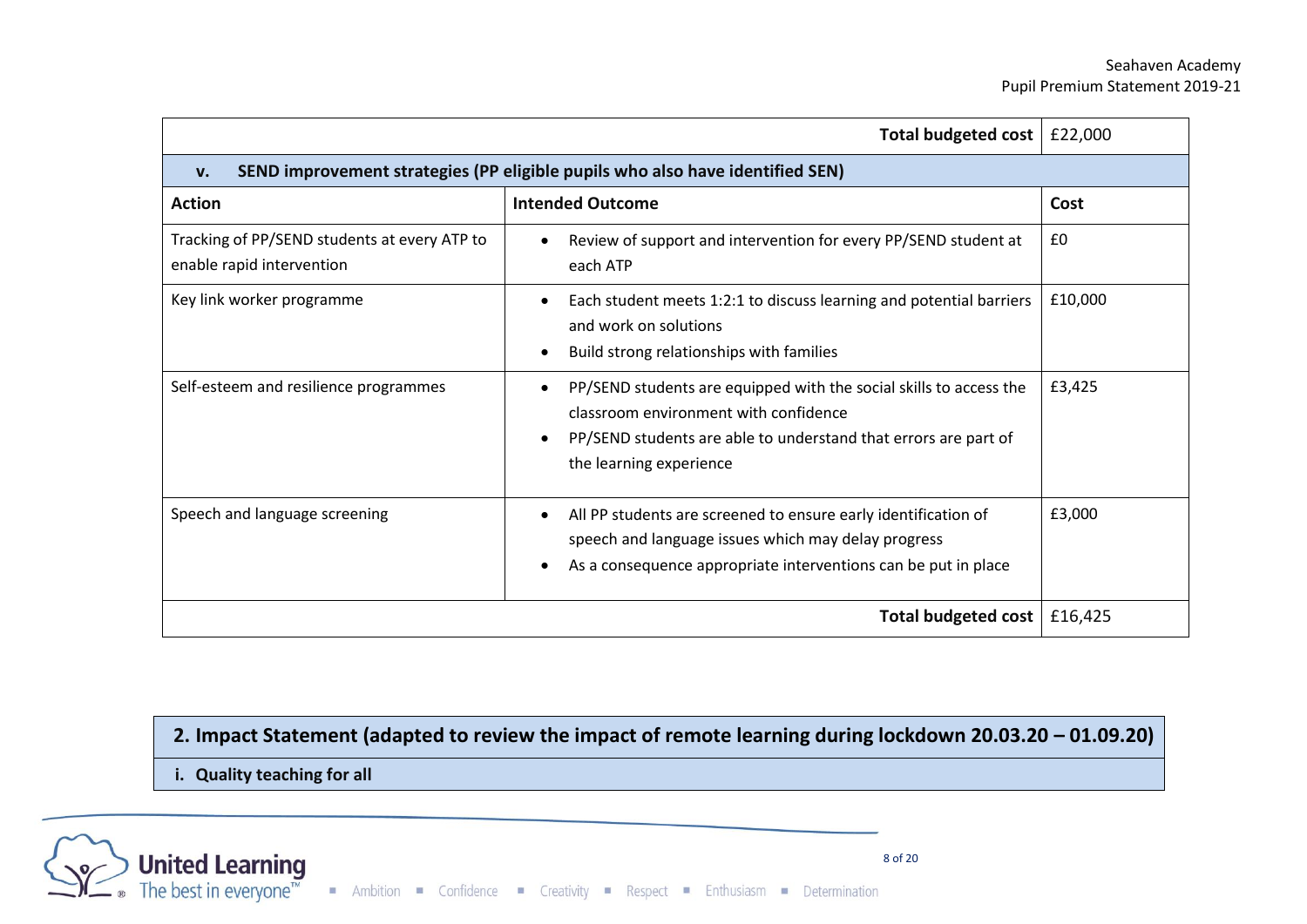| <b>Action</b>                                                                                                                                                    | Impact                                                                                                                                                                                                                                                                                 | <b>Lessons learned</b><br>(and whether you will continue with this<br>approach)                                                                | Cost              |
|------------------------------------------------------------------------------------------------------------------------------------------------------------------|----------------------------------------------------------------------------------------------------------------------------------------------------------------------------------------------------------------------------------------------------------------------------------------|------------------------------------------------------------------------------------------------------------------------------------------------|-------------------|
| Teaching and Learning Communities with a<br>focus on the development of the<br>Additional staffing in Maths and English.                                         | During Terms 1 and 2 (Autumn) TLC<br>organised in multi discipline groupings<br>Smaller class size and sets meant that<br>teaching and learning was more focused.                                                                                                                      | CONTINUE WITH ADAPTATIONS TO REFLECT<br><b>CURRENT NEED</b><br><b>CONTINUE</b>                                                                 | £4,000<br>£20,000 |
| Robust literacy policy developing<br>disciplinary vocabulary and a love of<br>reading.                                                                           | 100% of students engaging in at least 2 tutor<br>group reading sessions per week in addition<br>to personal reading time in English. All year<br>10 students also involved. Surveys show<br>students are aware of importance of reading<br>now and recognise input across all subjects | <b>CONTINUE</b><br>Develop specific foci for 20-21 in relation to<br>reading and vocab development                                             | £2000             |
| How was high-quality teaching sustained during lockdown?<br>$\bullet$<br>How successful was the remote offer and how do you know?<br>What lessons did you learn? |                                                                                                                                                                                                                                                                                        |                                                                                                                                                |                   |
| 80% of students were regularly engaging with the remote offer.                                                                                                   | Significant training for staff on delivery of content remotely, a whole INSET day was given over to this.                                                                                                                                                                              | PP students were provided with equipment, including Chrome books in year 10 to assist with the removal of barriers to access the online offer. |                   |

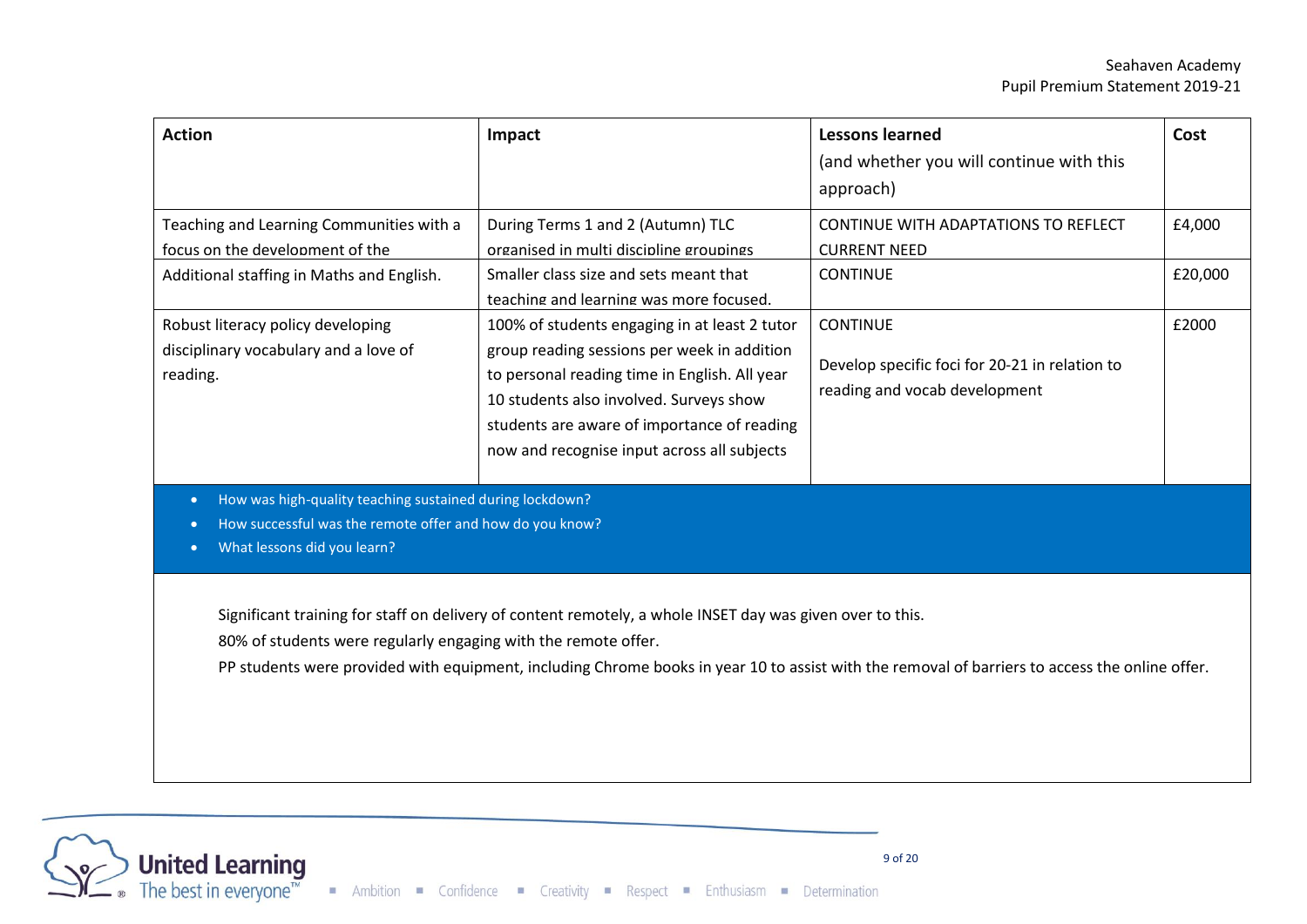| ii. Targeted support and intervention                                           |                                                                                                                                                                                                                                                                                                                                                                                                                                                                                                                                             |                                                                                                                                                                                                                                              |                 |
|---------------------------------------------------------------------------------|---------------------------------------------------------------------------------------------------------------------------------------------------------------------------------------------------------------------------------------------------------------------------------------------------------------------------------------------------------------------------------------------------------------------------------------------------------------------------------------------------------------------------------------------|----------------------------------------------------------------------------------------------------------------------------------------------------------------------------------------------------------------------------------------------|-----------------|
| <b>Action</b><br>Deputy Head Teacher post with responsibility<br>for attainment | Impact<br>Coordination and monitoring of PP group in<br><b>Year 11.</b>                                                                                                                                                                                                                                                                                                                                                                                                                                                                     | <b>Lessons learned</b><br>(and whether you will continue with this<br>approach)<br><b>CONTINUE</b>                                                                                                                                           | Cost<br>£12,000 |
| Whole school and departmental tracking<br>systems                               | Tracking of all key groups across all subjects<br>at kev assessment points. Kev Stage 3                                                                                                                                                                                                                                                                                                                                                                                                                                                     | <b>CONTINUE WITH ADJUSTMENTS</b>                                                                                                                                                                                                             | £4,155          |
| 1:2:1 tutoring                                                                  | All PP students were targeted for 1 to 1<br>support three times per week during Term 1-<br>2. In Term 3 further support was provided<br>for the PP students furthest from target.<br>Provision provided five times per week for 30<br>minutes with follow up.<br>School closure in March shortened the<br>proposed programme.<br>Progress score for the PP Maths students<br>based upon CAG -0.3. This is an increase<br>upon previous two years. All students who<br>engaged in the programme from September<br>19 made positive progress. | <b>CONTINUE</b><br>The programme built confidence of students<br>and positive progress observed across the<br>academic year. Clear progress observed<br>between Jan and March PPE examinations.<br>Average increase in marks for PP 17 marks | £30,000         |

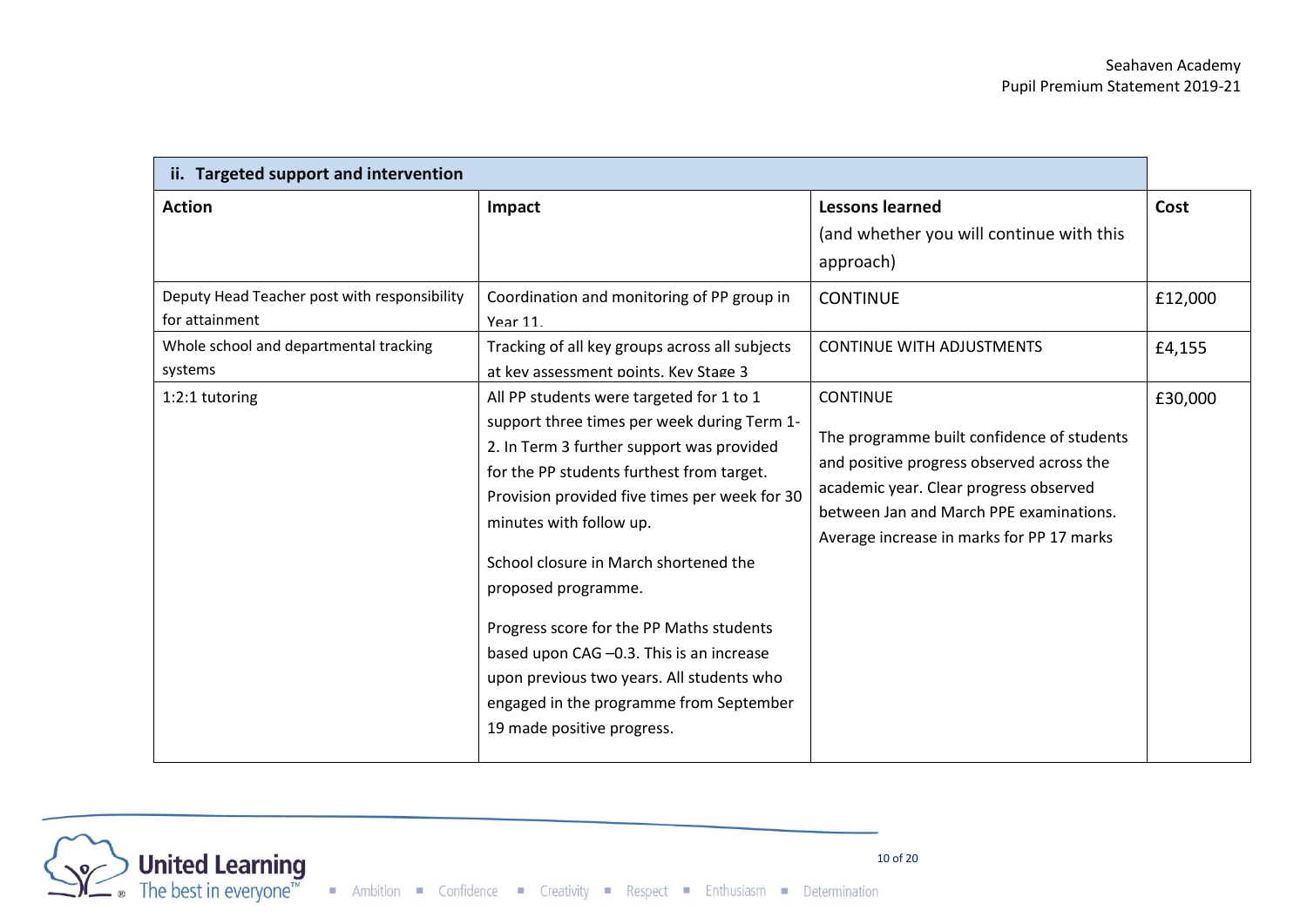| Additional TA support English KS3 and KS4 | TA support timetabled for KS3 and KS4<br>Reading wise used in this time<br>Offered over lockdown<br>Literacy levels of PP students improved in<br>both KS. Still gaps to address                                                         | CONTINUE with adaptations<br>2 programmes in response to need in 7/8/9<br><b>Reluctant reader RK</b><br>1.<br>Cognition and learning barriers SEN<br>2. | £13,000 |
|-------------------------------------------|------------------------------------------------------------------------------------------------------------------------------------------------------------------------------------------------------------------------------------------|---------------------------------------------------------------------------------------------------------------------------------------------------------|---------|
| Most Able coordinator post                | Meeting scheduled with key students - led<br>by DHT as opposed to Coordinator. 14<br>students achieved a positive progress 8<br>score, 2 students achieved a negative<br>progress 8 score. Progress for the HPA PP<br>students posiitve. | <b>CONTINUE</b><br>Individual support and monitoring benefits<br>students                                                                               | £2,500  |
| KS4 study group                           | Space available but not targeted, or focused.                                                                                                                                                                                            | <b>CONTINUE WITH ADAPTATIONS</b><br>'Keep up, Catch up' is the new manifestation<br>of this. It needs to be targeted and PP                             | £1,000  |

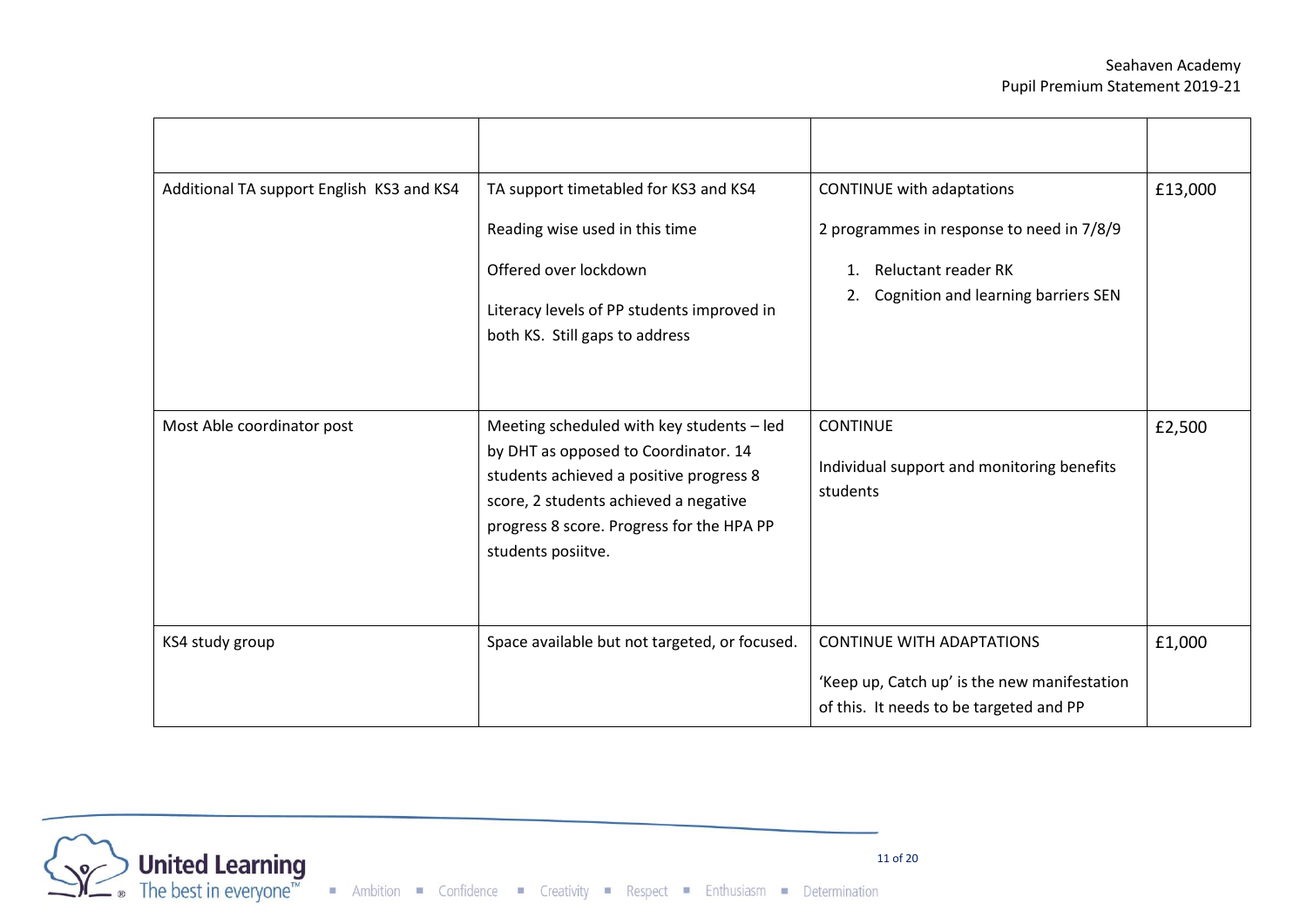|                                                         |                                                                                                                                                                                                                                    | attendance will be encouraged, supported<br>and monitored.                                                                                                      |        |
|---------------------------------------------------------|------------------------------------------------------------------------------------------------------------------------------------------------------------------------------------------------------------------------------------|-----------------------------------------------------------------------------------------------------------------------------------------------------------------|--------|
| Period 6 for KS4                                        | Programme created and initiated at the start<br>of Term 3. Attendance of required sessions<br>for PP students at 94% before closure. All PP<br>students issued with relevant revision guides<br>and resources to support revision. | <b>CONTINUE</b><br>Some adaptations made to the programme to<br>reduce clashing of subject sessions to enable<br>wider accessibility to wider range of subjects | £2,000 |
| Harbour provision                                       | Harbour provision established in T2. Some<br>initial impact (fewer lesson removals for<br>some students).<br>This year has been developed into SLR and<br>LEAP provision.                                                          | Discontinue Harbour but replaced with a<br>different strategy with the same aims - SLR<br>and LEAP                                                              | £5,000 |
| Role Model Mentoring Programme and<br>university visits | Did not go ahead this year due to Covid<br>Evidence of impact in previous academic<br>year<br>20-21 project planned                                                                                                                | <b>CONTINUE</b>                                                                                                                                                 | £1,000 |

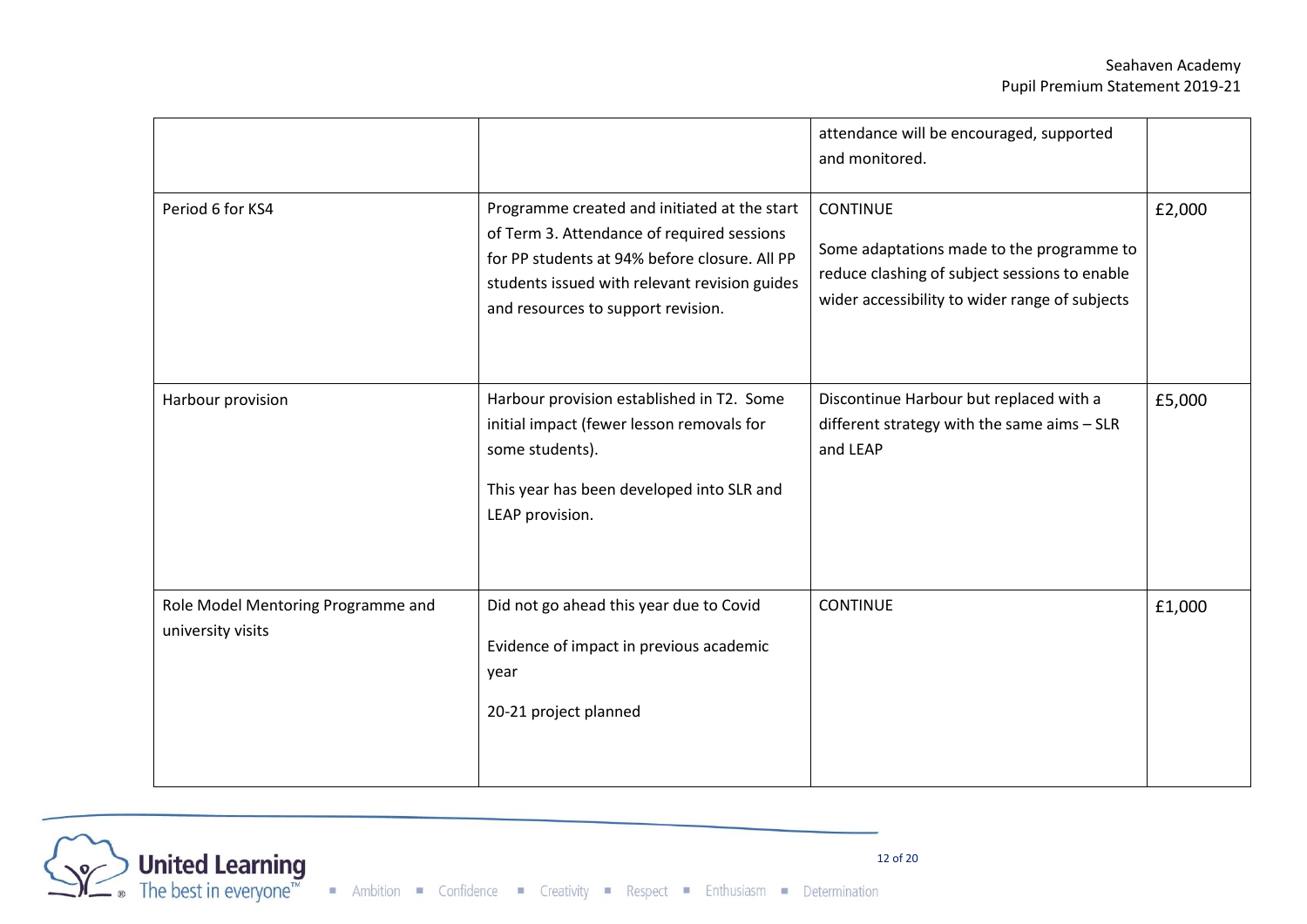| Provision of independent CEIAG                                                                                                                                                                                                                                                                                                                                                                                                                                                                                                                                                                                               | 11 cohort 2019-20 only 1 student potentially<br>classed as NEET (BS) but does have YES<br>involvement. Did not attend all of Y11 but was<br>getting continued CEIAG support                             | <b>CONTINUE</b>                                                                                                                                                                                                      | £4,000 |
|------------------------------------------------------------------------------------------------------------------------------------------------------------------------------------------------------------------------------------------------------------------------------------------------------------------------------------------------------------------------------------------------------------------------------------------------------------------------------------------------------------------------------------------------------------------------------------------------------------------------------|---------------------------------------------------------------------------------------------------------------------------------------------------------------------------------------------------------|----------------------------------------------------------------------------------------------------------------------------------------------------------------------------------------------------------------------|--------|
| Work Experience Programme                                                                                                                                                                                                                                                                                                                                                                                                                                                                                                                                                                                                    | 100% of students from 2019-20 Y10 cohort<br>had signed up pre-covid but then was not<br>able to go ahead.<br>Funding is available beyond the PP funding<br>to support this in the coming academic year. | <b>CONTINUE</b><br>Y10 cohort 2020-21 have L2 funding (£4500)<br>to support so all Y10 students access WEX.<br>Further £1500 available to support PP and<br>postal code students with travel, equipment<br>and food. | £500   |
| How did you target the needs of PP pupils during lockdown?<br>How successful were you and how do you know?<br>What lessons did you learn?                                                                                                                                                                                                                                                                                                                                                                                                                                                                                    |                                                                                                                                                                                                         |                                                                                                                                                                                                                      |        |
| Safe and well check and home visits by PLs focused on PP students<br>Online CEIAG was provided<br>Telephone consultations with all PP students with the Careers Adviser<br>1:2:1 tutoring continued online<br>Extension and enrichment activities provided<br>1:2: appointments offered with PLs to support<br>$\bullet$<br>All PP students contacted at least once per week and often more<br>٠<br>In the event of another school lockdown we should track the quality of work (not just that it is completed) so that we can more robustly and creatively intervene<br>using new skills in remote engagement and delivery. |                                                                                                                                                                                                         |                                                                                                                                                                                                                      |        |

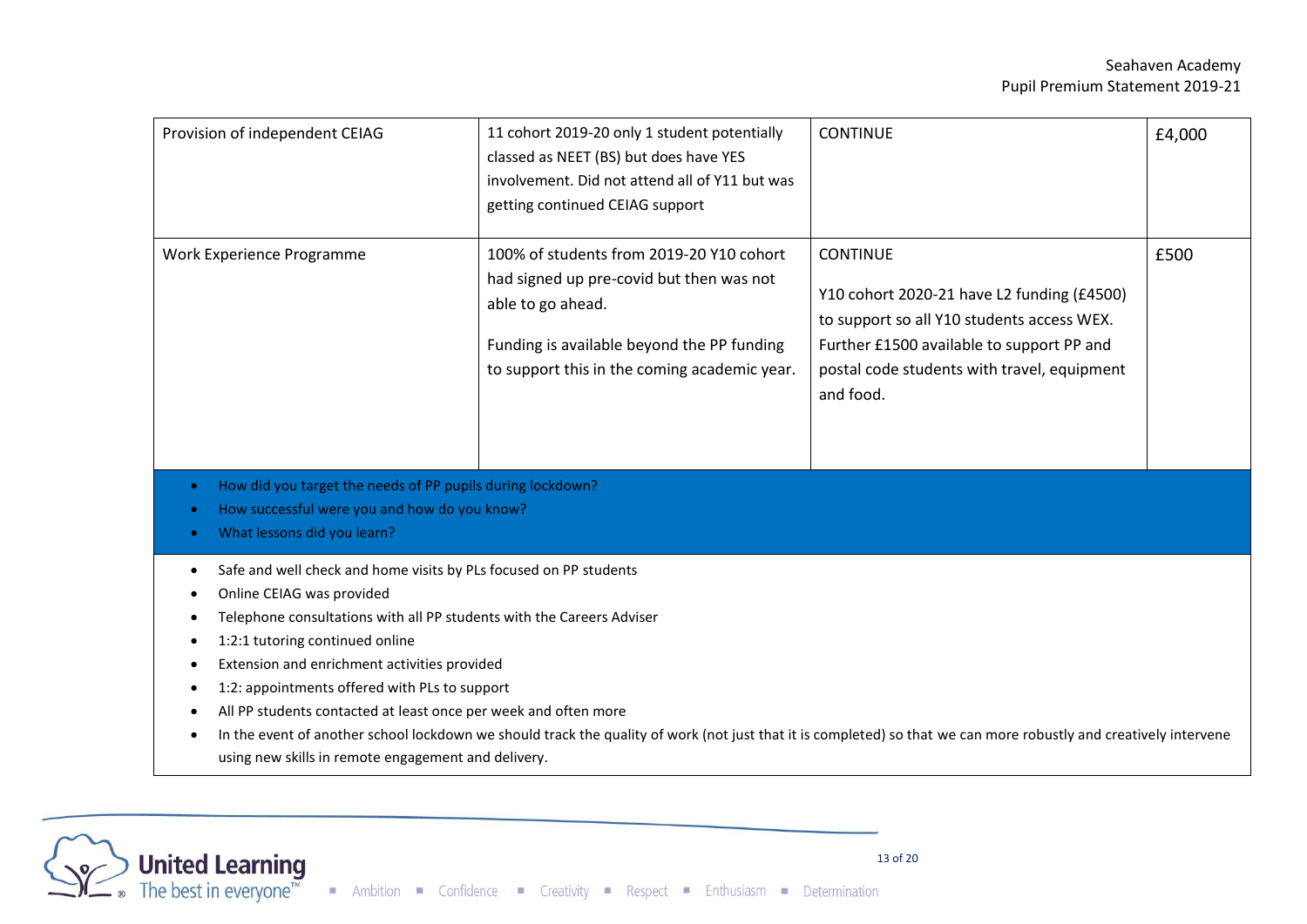| iii. Behaviour and Attendance improvement strategies |                                                                                                                                                                                                                                                                                                                                                                   |                                                                                                        |         |
|------------------------------------------------------|-------------------------------------------------------------------------------------------------------------------------------------------------------------------------------------------------------------------------------------------------------------------------------------------------------------------------------------------------------------------|--------------------------------------------------------------------------------------------------------|---------|
| <b>Action</b>                                        | Impact                                                                                                                                                                                                                                                                                                                                                            | <b>Lessons learned</b><br>(and whether you will continue with this<br>approach)                        | Cost    |
| Attendance coordinator                               | AC worked closely with PSM to develop new<br>systems for monitoring PP groups.                                                                                                                                                                                                                                                                                    | <b>CONTINUE</b>                                                                                        | £17,000 |
| Pastoral Support Manager                             | PSM developed new attendance tracking<br>system for PP in collaboration with AC.                                                                                                                                                                                                                                                                                  | <b>CONTINUE</b>                                                                                        | £20,000 |
| Pastoral team restructure and development            | Staff now allocated to year groups giving a<br>key link staff member for parents/carers and<br>improving the knowledge of students.<br>PLs have responsibility for behaviour,<br>attendance and welfare and have had an<br>impact in attendance that is measurable as<br>indicated above.<br>Mechanisms are in place for further<br>development now in this area. | <b>CONTINUE</b><br>Pastoral Support Manager can be more<br>successful without having a year group too. | £21,000 |

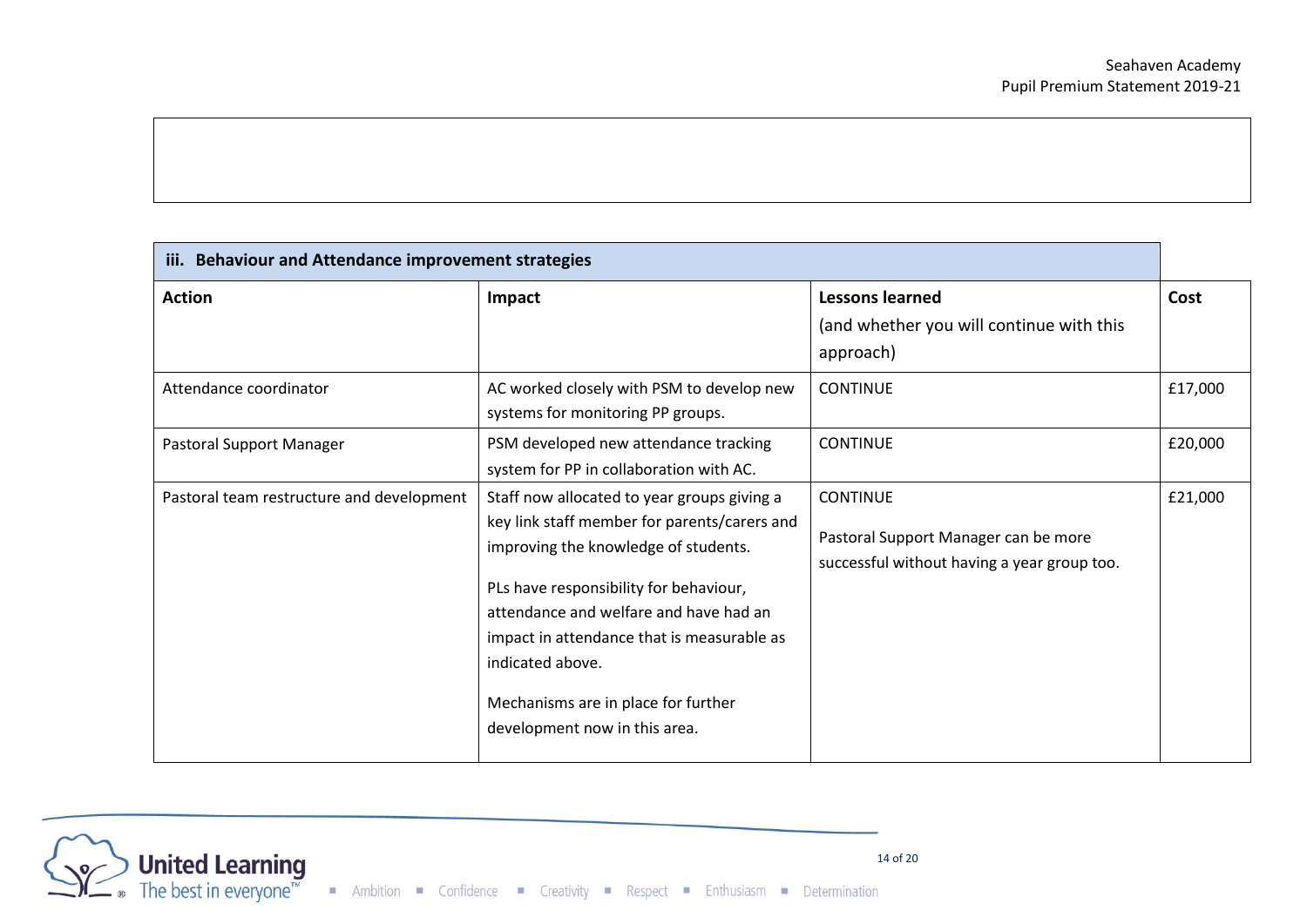| School counsellor                           | Students are referred and self-refer. The<br>counselling service have indicated that this<br>school has a higher need than any other local<br>school that they work with. Waiting lists are<br>always long and students are keen to<br>engage.                                                                                                                                                                         | <b>CONTINUE</b><br>We are hoping to expand capacity by<br>supporting a trainee who will work with a small<br>number of longer term cases.                            | £6,500                                                                                    |
|---------------------------------------------|------------------------------------------------------------------------------------------------------------------------------------------------------------------------------------------------------------------------------------------------------------------------------------------------------------------------------------------------------------------------------------------------------------------------|----------------------------------------------------------------------------------------------------------------------------------------------------------------------|-------------------------------------------------------------------------------------------|
| <b>Education Mental Health Practitioner</b> | 12 referrals made and picked up so far.<br>CAMHS referrals reduced in the same period.<br>A waiting list is currently in operation<br>indicating the level of need.                                                                                                                                                                                                                                                    | <b>CONTINUE</b><br>This year capacity will be expanded by the<br>extension of hours and the inclusion of some<br>hours from a senior lead for more complex<br>cases. | £0<br>Externally<br>funded<br>but may<br>become<br>part of the<br>budget in<br>the future |
| Aspire project                              | The Aspire project is currently being<br>completed by all year groups, with year 11<br>planned to complete it after Christmas. Once<br>completed, common themes will be drawn<br>together across all students. PP students will<br>be analysed as their own group, looking at<br>their needs in different year groups and how<br>we can support them in achieving those.<br>Tutor time intervention for different year | <b>CONTINUE</b><br>Impact not clear yet, further data required<br>from students as the project develops, project<br>has huge potential for significant impact.       | £3,000                                                                                    |

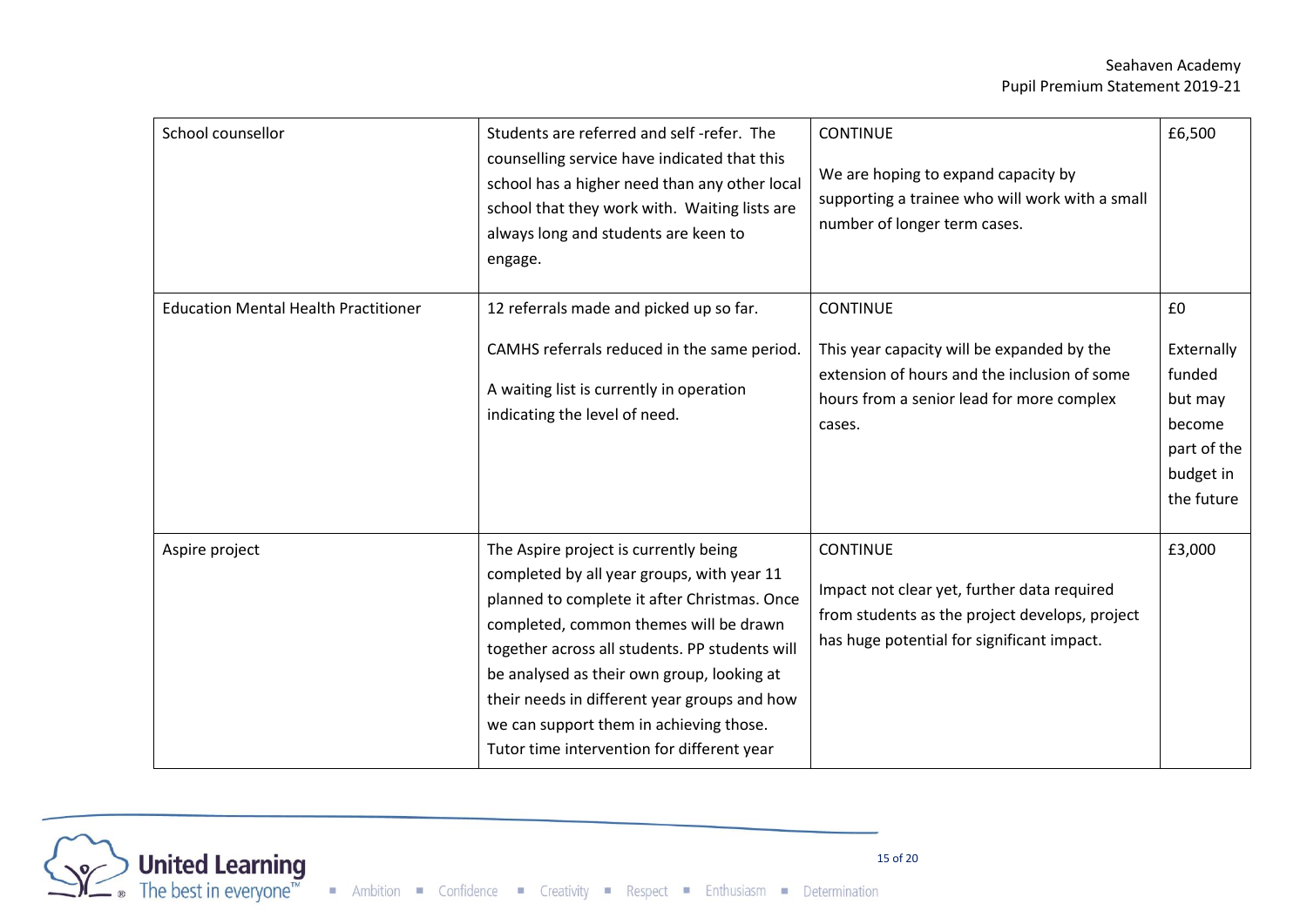|                                                                                                                                                                       | groups, led by the relevant member of staff<br>to support the student needs                                                                                                                                                                                                                                                     |                                                                                                                                                                                                                                       |        |
|-----------------------------------------------------------------------------------------------------------------------------------------------------------------------|---------------------------------------------------------------------------------------------------------------------------------------------------------------------------------------------------------------------------------------------------------------------------------------------------------------------------------|---------------------------------------------------------------------------------------------------------------------------------------------------------------------------------------------------------------------------------------|--------|
| Subsidy of enrichment activities including<br>contribution to East Sussex Music Service                                                                               | Students accessed music lesson and money<br>had been identified to support students to<br>participate in te French residential and Yr 8<br>camp. The trips did not go ahead due to<br>lockdown but a virtual Yr 8 camp was funded<br>which supported wellbeing and mental<br>health by bringing the yr 8 community<br>together. | <b>CONTINUE</b><br>This is always required to support PP students<br>in order to create opportunities to build<br>cultural capital and to support their wellbeing<br>and mental health through engagement with<br>positive activites. | £4,000 |
| Hardship fund                                                                                                                                                         | Uniform and equipment have been provided<br>to ensure that a lack of these items does not<br>act as a barrier to attendance or engagement<br>at school.<br>57 families benefitted.                                                                                                                                              | <b>CONTINUE</b>                                                                                                                                                                                                                       | £2,000 |
| How did you support PP pupils to participate in remote learning during lockdown?<br>$\bullet$<br>How successful were you?<br>What lessons did you learn?<br>$\bullet$ |                                                                                                                                                                                                                                                                                                                                 |                                                                                                                                                                                                                                       |        |

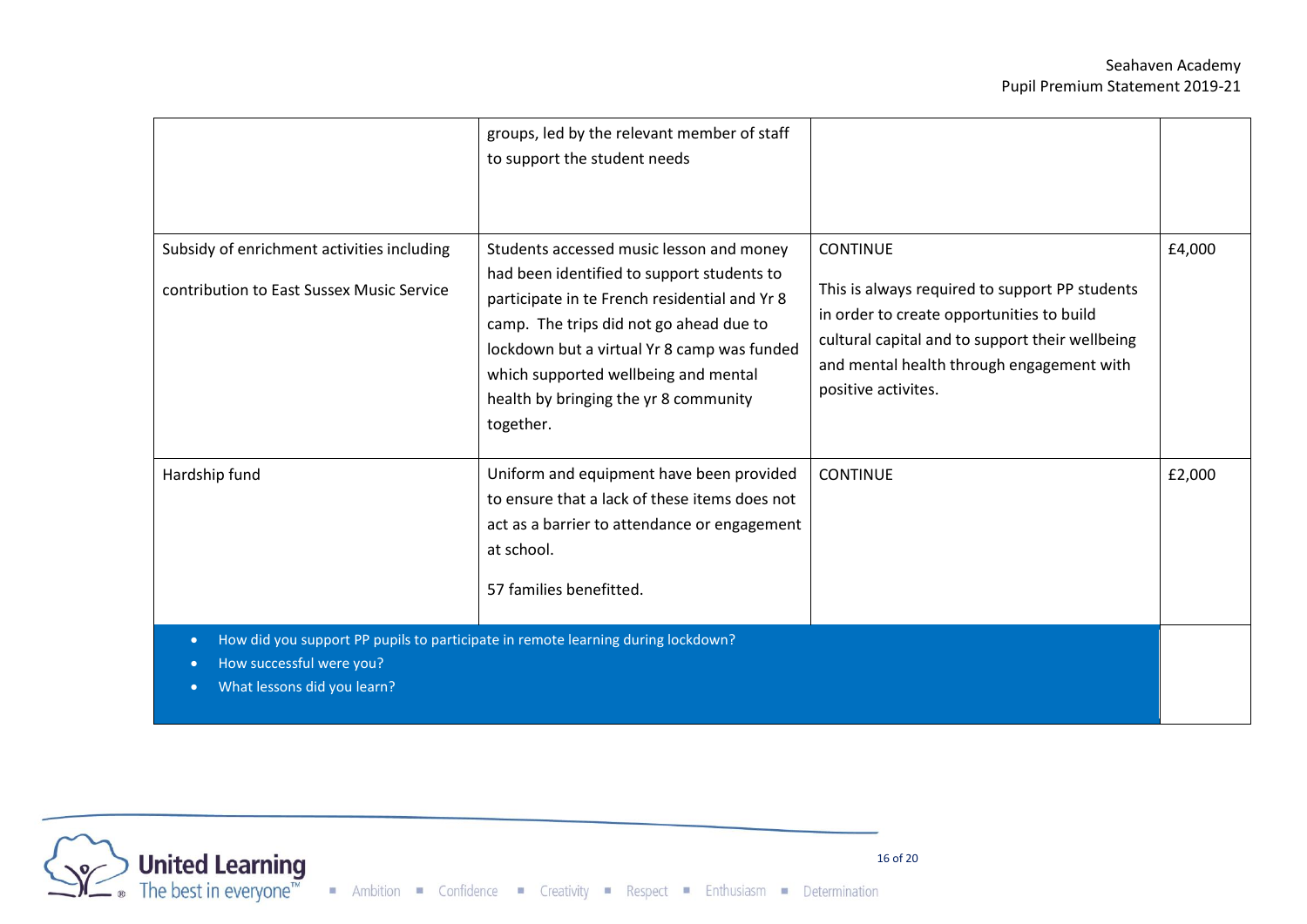| Lots of conversations with PLs and KSDs with families and students                                                                |  |
|-----------------------------------------------------------------------------------------------------------------------------------|--|
| Online counselling and mental health support sessions provided                                                                    |  |
| Dropdown wellbeing days introduced with activities around physical and emotional wellbeing as well as online safety and character |  |
| development                                                                                                                       |  |
| Food parcels delivered                                                                                                            |  |
| Families supported to access food banks and FSM vouchers                                                                          |  |
| Equipment packs delivered.                                                                                                        |  |
| The Safe and well spreadsheet tracked this support and shows increased engagement after interventions                             |  |
|                                                                                                                                   |  |

| Caten Op strategies (melading transition TV T7) |                                               |                                               |         |
|-------------------------------------------------|-----------------------------------------------|-----------------------------------------------|---------|
| <b>Action</b>                                   | Impact                                        | <b>Lessons learned</b>                        | Cost    |
|                                                 |                                               | (and whether you will continue with this      |         |
|                                                 |                                               | approach)                                     |         |
| Assistant Head with responsibility for KS3      | In-line with the feedback from all            | <b>CONTINUE</b>                               | £12,000 |
| tracking, attainment                            | departments by 11th December, students        | Due to Covid no comparative data available to |         |
| Intervention. Recognised by the class           | Those students identified as "not meeting     | <b>CONTINUE</b>                               | £0      |
| teacher and overseen by LHO.                    | expectations" in core subjects will be        | Project delayed due to Covid                  |         |
| Planning for Rank Order implementation.         | PP analysis from RO to be completed once all  | <b>CONTINUE</b>                               | £0      |
|                                                 | data has been collated. Years 8 and 9 will be |                                               |         |
|                                                 | compared to last years performance with       |                                               |         |
|                                                 | major changes and trends identified.          |                                               |         |
|                                                 |                                               |                                               |         |
|                                                 |                                               |                                               |         |
|                                                 |                                               |                                               |         |



**iv. Catch-Up strategies (including transition Y6-Y7)**

do these students perform?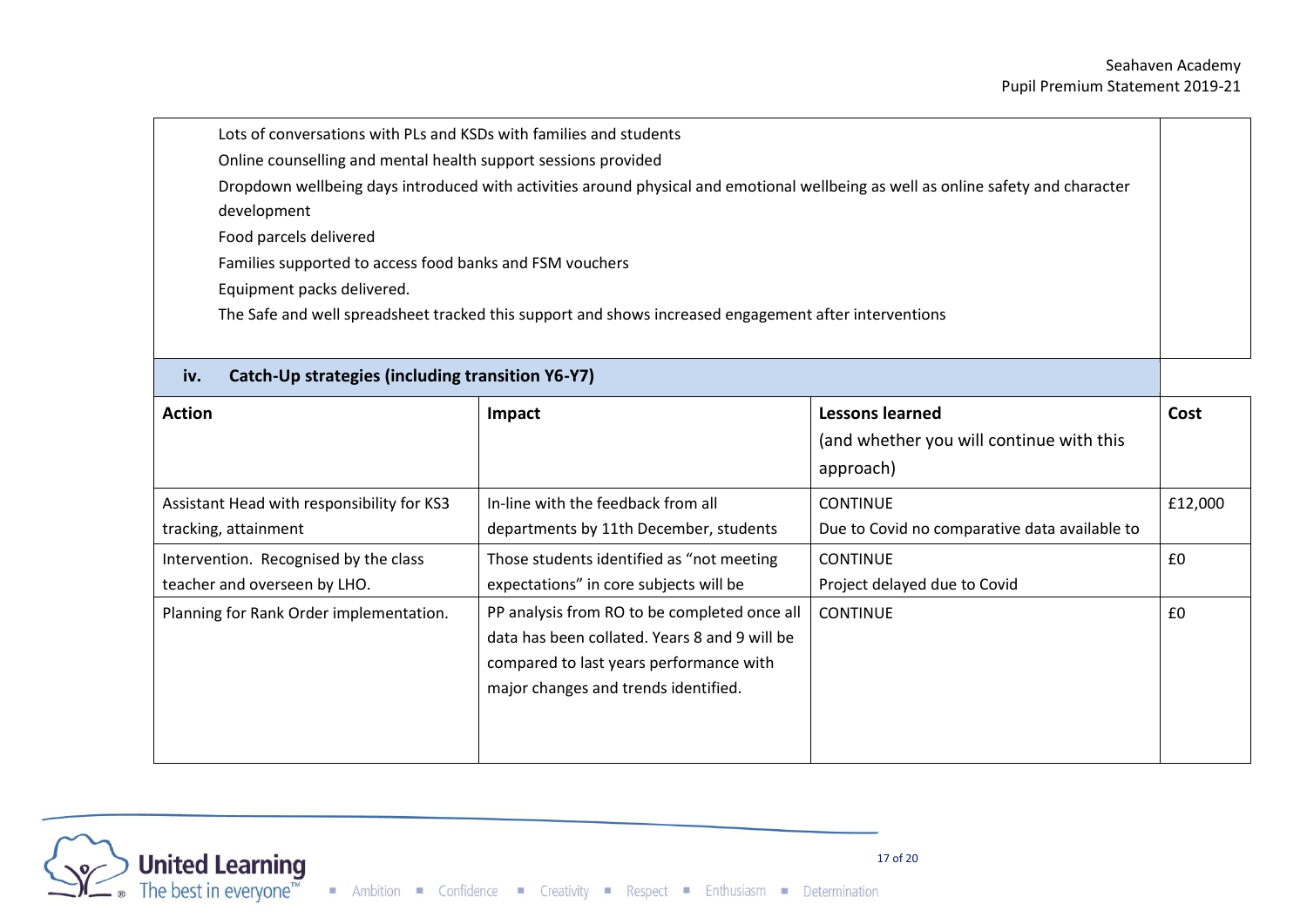| Reading wise programme                                                                                                                                              | Reading Wise programme has been<br>redesigned for greater impact following<br>lockdown in recognition of potential greater<br>losses to literacy during this period.<br>Restructure of 'ownership' of groups of<br>students will have greater impact over next 6<br>months. | <b>CONTINUE</b>                                                                                                                          | £2,6000 |
|---------------------------------------------------------------------------------------------------------------------------------------------------------------------|-----------------------------------------------------------------------------------------------------------------------------------------------------------------------------------------------------------------------------------------------------------------------------|------------------------------------------------------------------------------------------------------------------------------------------|---------|
| How did you support transition from Y6 into Y7 during lockdown?<br>$\bullet$<br>How successful were you?<br>∩<br>What lessons did you learn?<br>$\bullet$<br>needs. | Online transition in place, including additional sessions for vulnerable students                                                                                                                                                                                           | Reading programmes need to be more targeted so this year we have one for reluctant readers and one for those who have cognitive learning |         |
| v.                                                                                                                                                                  | SEND improvement strategies (PP eligible pupils who also have identified SEN)                                                                                                                                                                                               |                                                                                                                                          |         |
| <b>Action</b>                                                                                                                                                       | Impact                                                                                                                                                                                                                                                                      | <b>Lessons learned</b><br>(and whether you will continue with this<br>approach)                                                          | Cost    |
| Tracking of PP/SEND students at every ATP                                                                                                                           | Lists compiled and analysed at ATP and<br>support and intervention reviewed for each                                                                                                                                                                                        | <b>CONTINUE</b>                                                                                                                          | £0      |

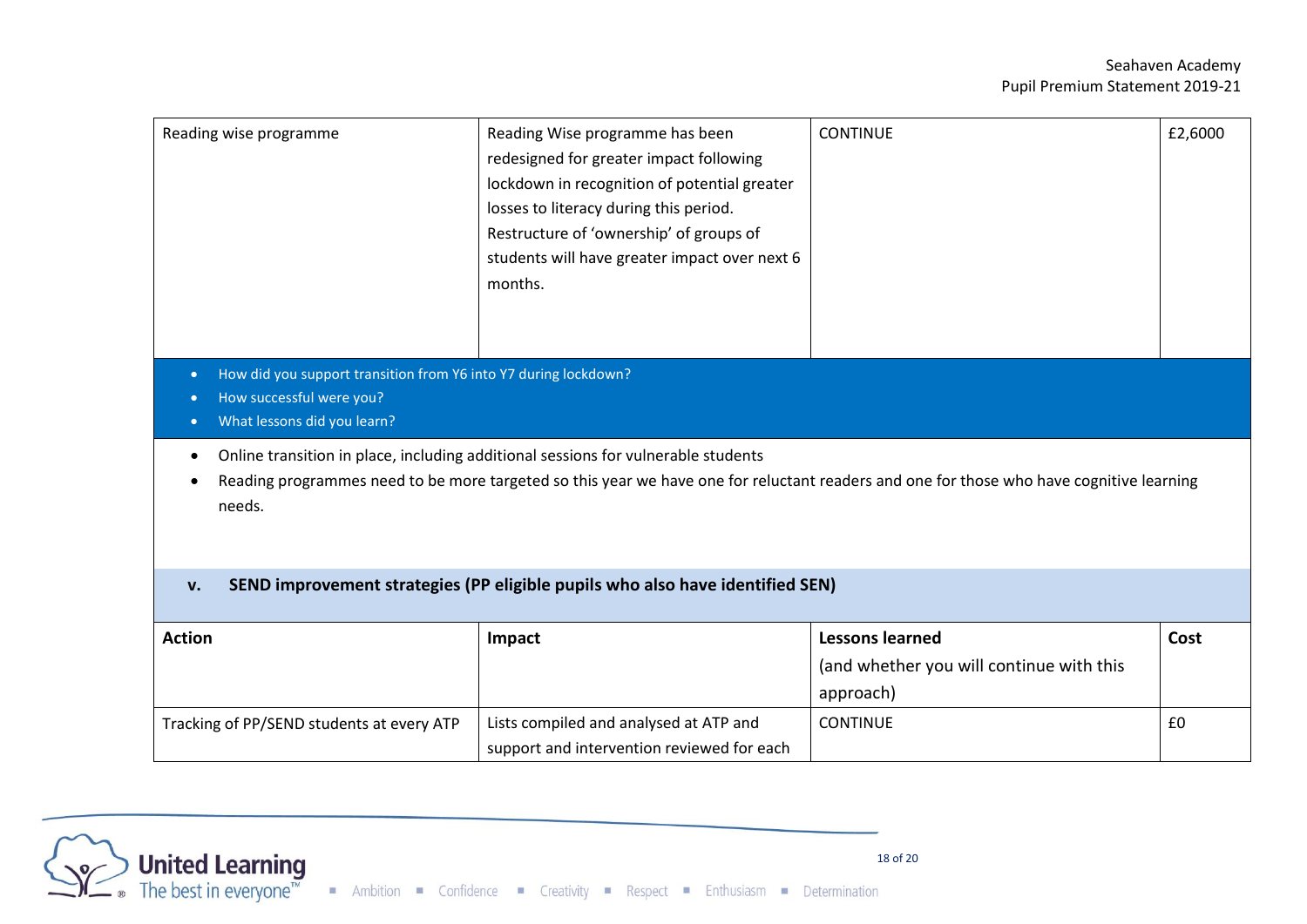#### Seahaven Academy Pupil Premium Statement 2019-21

| Self-esteem and friendship groups                                                                                                                                                                                                                                    | Transition for yr 7 identified students PP,                                                                                                                                                                                                              | <b>CONTINUE</b>                                                                                                                                                              | £12,000 |
|----------------------------------------------------------------------------------------------------------------------------------------------------------------------------------------------------------------------------------------------------------------------|----------------------------------------------------------------------------------------------------------------------------------------------------------------------------------------------------------------------------------------------------------|------------------------------------------------------------------------------------------------------------------------------------------------------------------------------|---------|
|                                                                                                                                                                                                                                                                      | including work with their parents.                                                                                                                                                                                                                       |                                                                                                                                                                              |         |
| Key link worker for each SEND/PP student                                                                                                                                                                                                                             | In place                                                                                                                                                                                                                                                 | <b>CONTINUE</b>                                                                                                                                                              | £12,000 |
|                                                                                                                                                                                                                                                                      | Staff have up to 5 hr per fortnight to meet<br>with and work with allocated students with a<br>focus on removing barriers to learning.<br>Every student on the SEN register who is PP<br>has a key link worker.<br>Particularly successful over lockdown | Lesson learned from this is that the close<br>working with individual students and families is<br>really important in understanding, and<br>therefore removing the barriers. |         |
| How did you support pupils with SEND to access remote learning?<br>$\bullet$                                                                                                                                                                                         |                                                                                                                                                                                                                                                          |                                                                                                                                                                              |         |
| How successful were you?<br>$\bullet$                                                                                                                                                                                                                                |                                                                                                                                                                                                                                                          |                                                                                                                                                                              |         |
| What lessons did you learn?<br>$\bullet$                                                                                                                                                                                                                             |                                                                                                                                                                                                                                                          |                                                                                                                                                                              |         |
| SEN work packs online were produced<br>Key link workers made regular contact with families<br>Lesson learned from this is that the close working with individual students and families is really important in understanding, and therefore<br>removing the barriers. |                                                                                                                                                                                                                                                          |                                                                                                                                                                              |         |